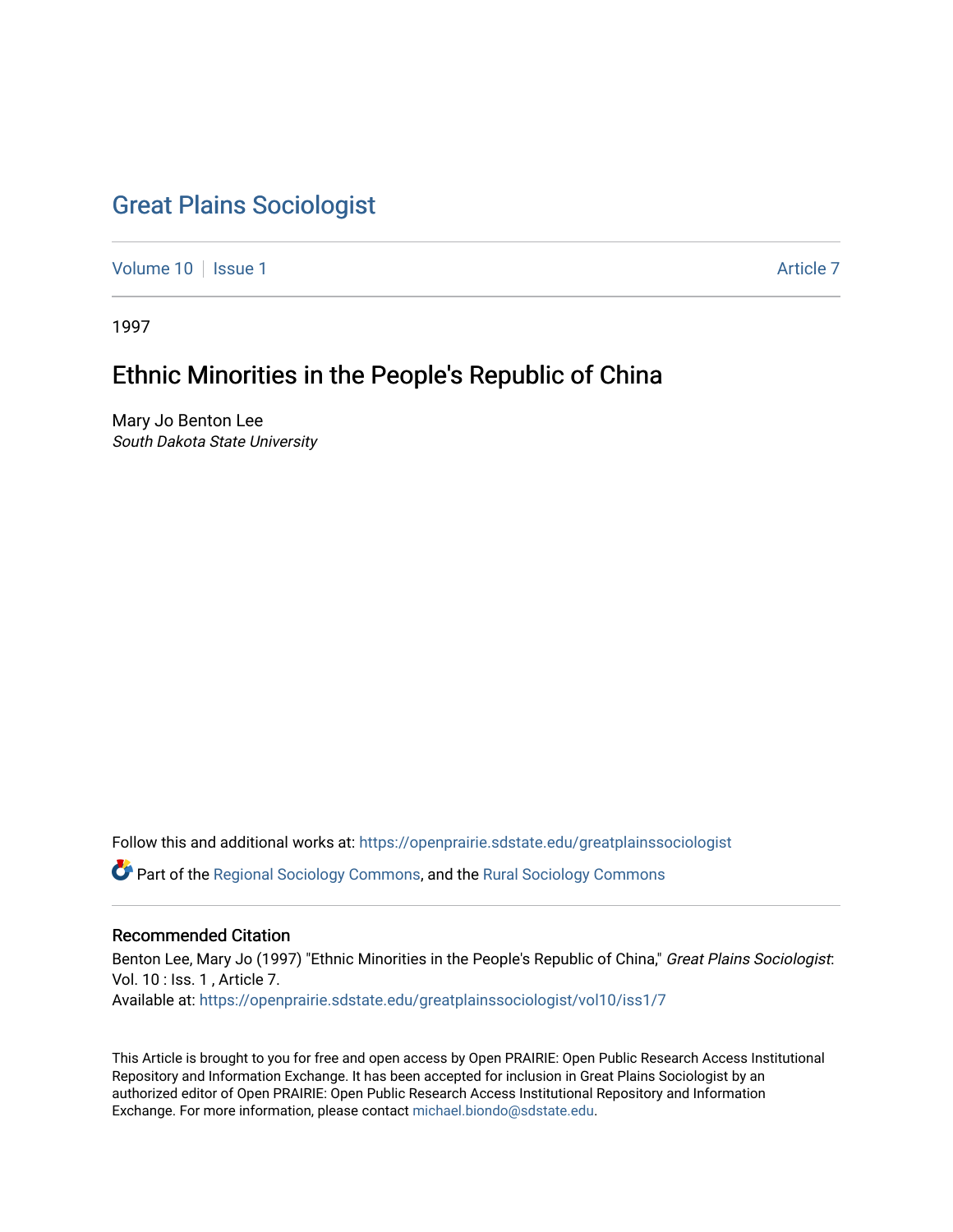# ETHNIC MINORITIES IN THE PEOPLE'S REPUBLIC OF CHINA

Maiy Jo Benlon Lee South Dakota State University

## **ABSTRACT**

In the People's Republic of China, the term "minority nationality" denotes a member of one of China's 55 officially recognized ethnic minority groups. Minority nationalities have traditionally been regarded as those who have cultures (particularly languages and religions) that are distinct from the Han Chinese majority. This article focuses on ethnic minorities in China-their significance to the PRC as a whole, the official classification system by which the government identifies them and the history of their interaction with the majority Han population. Higher education in the PRC is discussed with an emphasis on national minority institutes. Two macro issues relating to higher education for ethnic minorities in China are raised–affirmative action and educational attainment. Higher education for ethnic minorities is assessed using three perspeclivcs-structural-functionalism, modernization theory and dialectical analysis.

In the People's Republic of China (PRC), the term "minority nationality" (shaoshu minzu) denotes a member of one of China's 55 officially recognized ethnic minority groups. To be designated a "minority nationality" distinguishes an individual from the "Han majority" (Ma 1989, pp. 1-2). The name Han, used to designate peoplewho consider themselves to be of hilly Chinese descent, is taken from China's first long-lasting dynasty which ruled the country from 206 B.C. to 220 A.D. (Baker 1981, p. 183). Not until the 1950s did China decide officially what separated the Han, the supposedly pure ethnic Chinese, from the non-Han, the minority nationalities. The official classification system will be discussed in more detail later, but for now it should suffice to say that minority nationalities have traditionally been regarded as those who have cultures, languages and religions that are historically distinct from the Han Chinese.

The first part of this article will focus solely on ethnic minorities in China-their significance to the PRC as a whole, the official classification system by which the government identifies them and the history of their interaction with the majority Han population. The first section will conclude with an evaluation of the present situation of ethnic minorities and a look at their prospects for the future.

The second part of the article will examine higher education in the PRC. The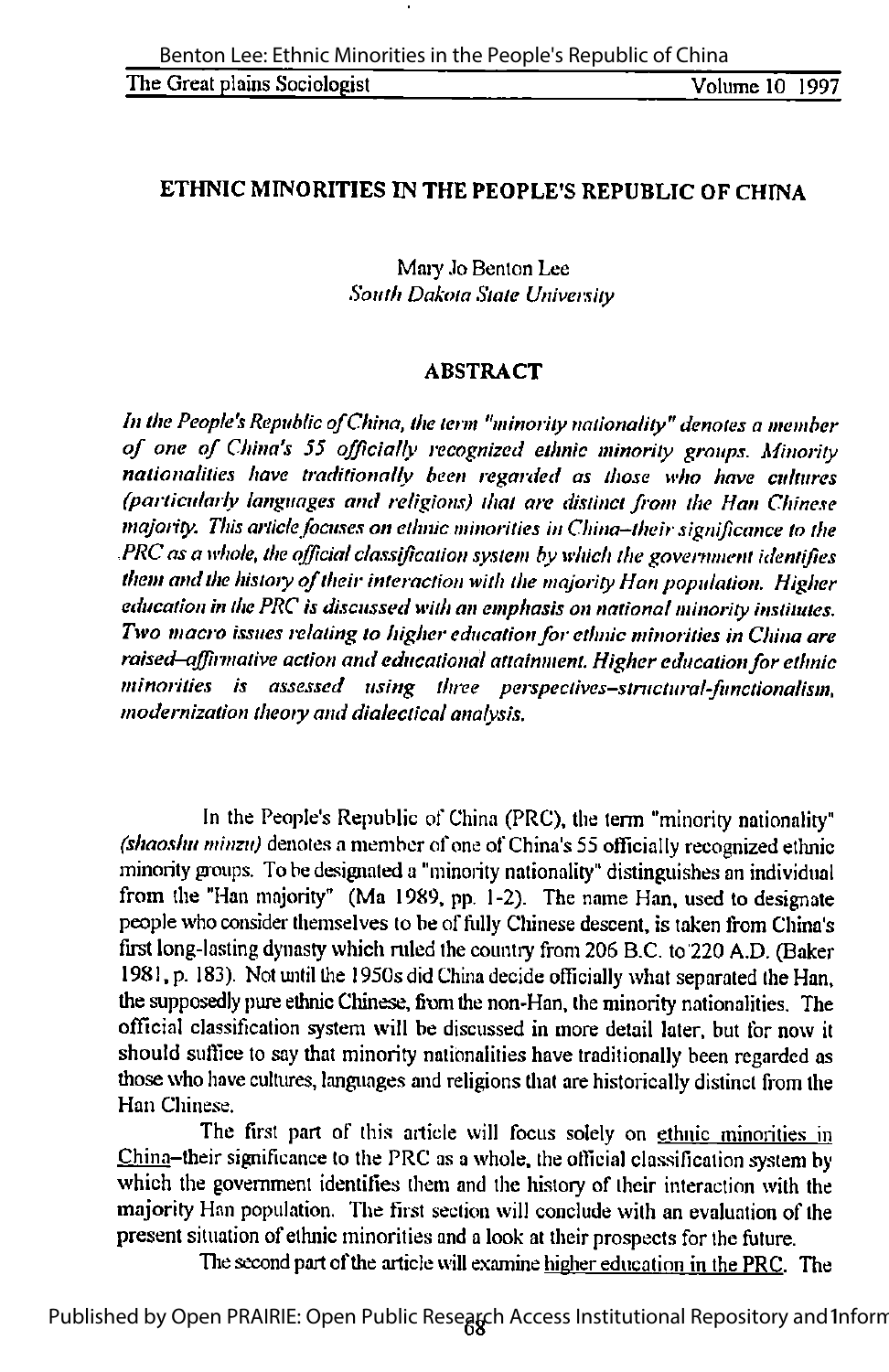history of education for minorities will be traced through the imperial. Nationalist and Communist eras. Then higher education for minorities today will be discussed with an emphasis on national minority institutes.

The third and final part of the articlewill attempt to integrate the subjects covered in the previous two sections. Two macro issues relating to higher education for ethnic minorities in China will be raised-affirmative action and educational attainment. The article will conclude with a general assessment of higher education for ethnic minorities. Three perspectives will be employed-structural-functionalism, modernization theoryand dialectical analysis.

# **The Significance of Ethnic Minorities**

Although China has long been perceived to be an "empire of uniformity" (Diamond 1996, pp. 78-79), minority nationality people actually numbered 91.2 million in the 1990 census (Chen 1993, p. 14). Today officials describe China as "a unified multi-national socialist country" (Foreign Languages Press 1972, p. 14) with ethnic minorities comprising eight percent of the population (Liao 1990, p. 29).

Ethnic minorities are largely exempt from China's one-child birth control policy (Tien 1983, pp. 22-23), so the non-Han population is growing at a faster rate than the Han population. Minority population increased by 69 percent, while Han population increased by only 44 percent, between 1964 and 1982.

In short, the power of the minority nationalities should not be underestimated. Consider the following facts:

• The minority nationalities occupy more than 60 percent of the country's territory, much of it containing China's richest mineral and timber deposits and most productive meat and wool raising areas (Ma 1985, p. 1).

• The land occupied by the minority nationalities is sparsely populated and therefore of great interest to a country with more than  $1.1$  billion people, many of them living in seriously overcrowded conditions (Dreyer 1977, p. 101).

• Finally, most minorities live near China's borders (Diao 1967, p. 170) and are closely related to groups living under the jurisdiction of other states (Rupen 1970, p. 255). Such strategic considerations have influenced China's minority policy. The Chinese government has played a major role in changing and promoting ethnic identities. Cultural anthropologist David Y. H. Wu (1994, p. 155) maintains that "to classify a group as non-Chinese in China today is to reinterpret the meaning of minority culture rather than to preserve parts of a past tradition." What does Wu mean?

# "Minority Nationality" Defined

Shortly after the founding of the PRC in 1949, the Chinese government launched a huge ethnographic project to determine which of the 400 groups claiming to be "minority nationalities" (shaoshu minzu) actually were. About 700 scholars, officials and college students fanned out across the countryside. Many had little prior ethnological or linguistic training other than the crash course they were given before being sent into the field (Wu 1990, p. 2). They used criteria, developed by Joseph Stalin to describe a "nation" (minzu), to decide which groups qualified as "minority nationalities." According to Stalin's definition, a nation has a common language,

2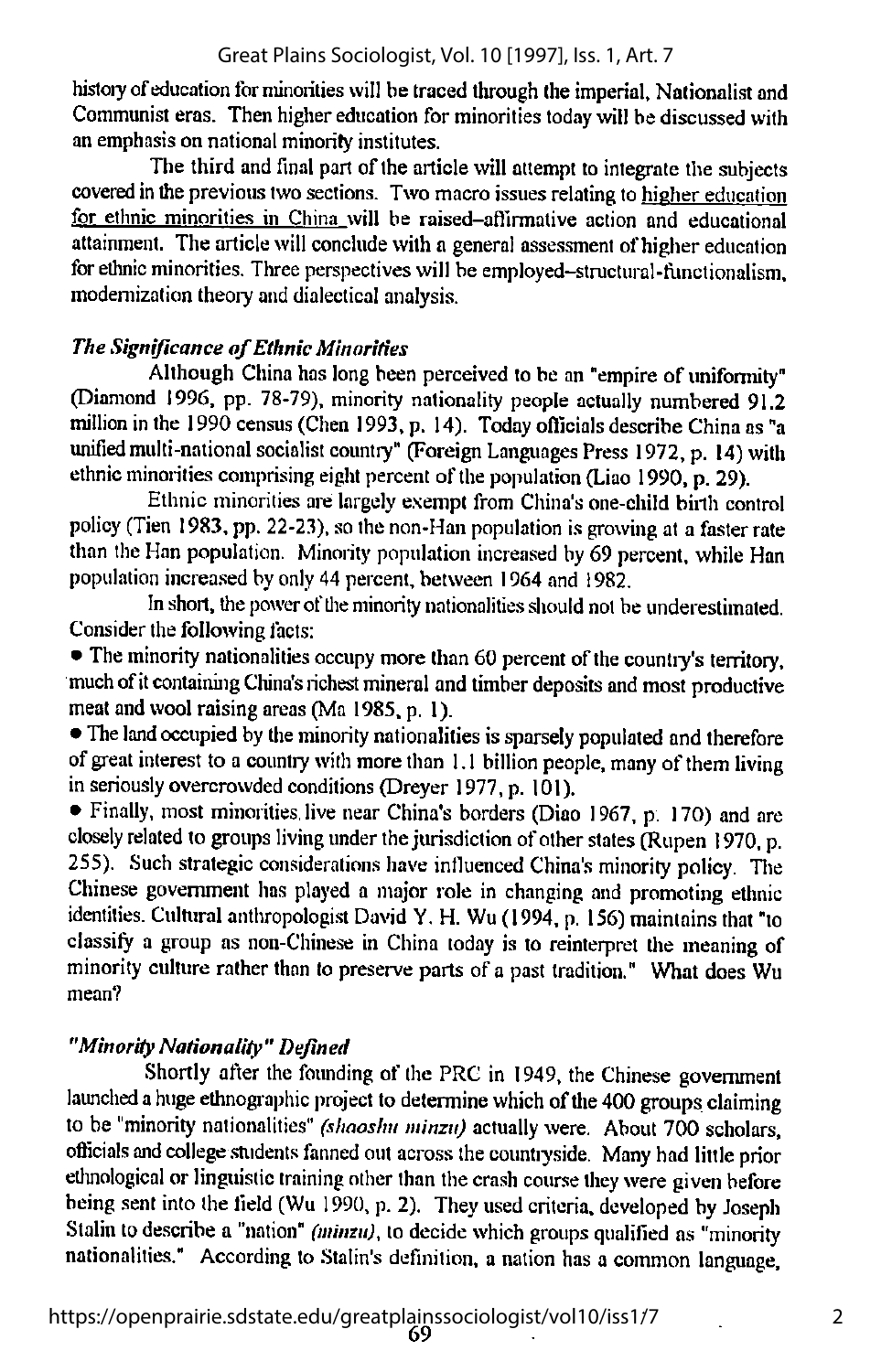lerritory, economic life and psychological disposition (or culture). Using these criteria, the Chinese government officially recognized 20 minority nationalities by 1957; since then the number has increased, up to the current 55 recognized groups.

Fei Xiaotong (Fei and Chang 1945; Fei 1979; Fei 1981) says that ethnic identification is a continuous and difficult task. (Fei, a student of Bronislaw Malinowski and now China's most prominent sociologist, has spent his lifetime studying ethnic minorities.) Political considerations may carry more weight than scientific criteria in deciding whether a group qualifies as a minority nationality.

For example, once a minority nationality is officially recognized, delegates can be chosen from the group to sit in representative bodies at all levels of government. In addition, the minority in question is given the chance to set up an autonomous nationality government administration. In some counties the government even stipulates that a given amount of its budget be spent on minority affairs. This makes it easier for minority entrepreneurs to secure loans to start businesses. In short, political and material benefits accrue to minority nationality groups which meet Stalin's four criteria.

China continues to pursue a minority policy based on the notion of fixed criteria used toclassify "ethnic" groups. Western-trained anthropologists, like David Y. H. Wu (1990, p. 2), feel that "it is simply both theoretically and technically impossible to apply at one time all four criteria to all the ethnic groups." Wu explains that the recent trend in Western social sciences is to regard ethnicity as fluid. situational and changeable. Western scholars studying ethnic minorities in the PRC frequently note cases where there is more of a cultural gap between those identified as Han Chinese living in different regions of China, than there is between the Han themselves and any given minority nationality (Enloe 1986, p. 44). Political scientist George Moseley (1966, p. 9) describes "the more than ten million persons of the 'national minorities' in south China who have been to varying extents acculturated to Chinese ways-to the point, in some cases, that they had no awareness of being different, of being a 'minority,' until they were informed of the fact by workers from the Chinese Academy of Sciences who came to their area after 1949."

Ethnic identity in China today has a "two-sidedness" (Abrams 1982, p. 2)-fixed versus fluid-which will be examined in detail in the remainder of this paper. To understand how this present situation developed, let us take a brief look backward at the history of ethnic relations in China.

# The History of Ethnic Relations

The early history of ethnic relations in China. The cradle of Chinese civilization is in the Wei and Yellow River valleys in central China near present-day Xian. Between 5000 and 3000 B.C., asilk-weaving, rice-cultivating, city-building culture developed there. During much of its early history the area now known as China was a collection of disparate kingdoms competing for supremacy.

At the end of the Warring States period  $(453-221)$  B.C.), the ruler of the state of Qin subdued all the rival states and proclaimed himself "Qin Shihuangdi, First Emperor of Qin." (The word "China" comes from the word "Qin.") The Qin Dynasty was short-lived-from  $221-206$  B.C.

The real unification of China occurred during the long and stable Han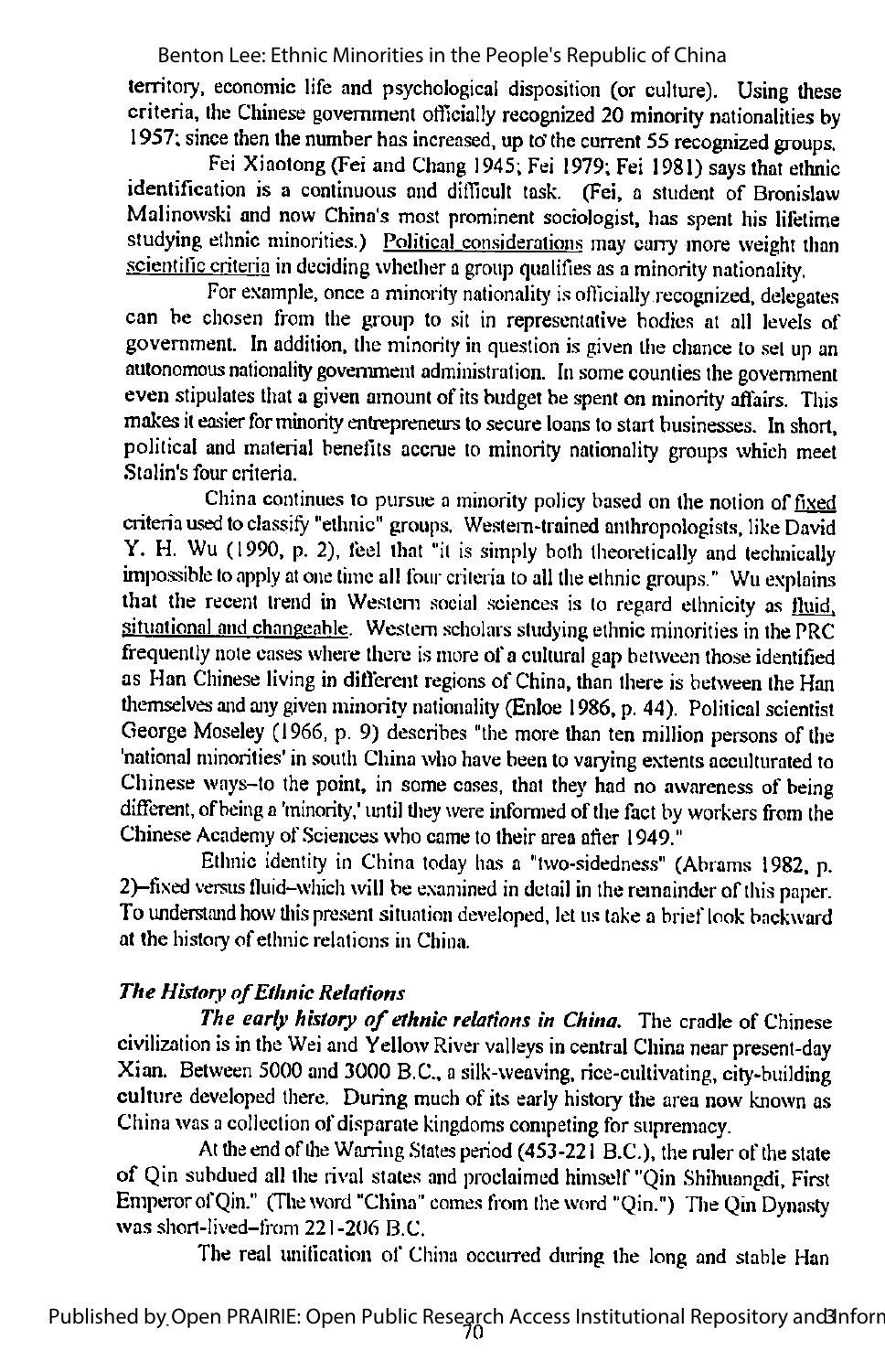Dynasty (206 B.C.-220 A.D.). During those years, the Han Chinese state expanded, and intlie process, displaced many indigenous peoples. These indigenous peoples are the ancestors of today's "minority nationalities." The Han called the ethnic groups they displaced "the barbarians of the four directions"  $(Man, Yi, Jung, Ti)$ , although these groups werenot culturally or technologically inferiorto theHanat thistime(Dreyer 1976, p. 7).

The Han expanded primarily to the south because the lands to the west and north were cold, inhospitable and populated by warlike tribes. Historically the Han Chinese have feared the Central Asians, regarding them as "barbarians who swooped down periodically to grab the benefits of civilized life" (MacDougall 1990, p. 16). The Great Wall was built-unsuccessftilly-to keep them out.

The Great Wall divided continental Asia into two worlds, not just physically, but also economically (Jagchid and Symons 1989, p. 24). Those living north of the wall were nomadic people, herdsmen and hunters-and ancestors of the present-day Tibetan, Uygur, Muslim and Mongolian minorities. Those living tothesouth of the wall were the Han, who were sedentary agriculturists. The Han eventually spread southward along the fertile river valleys in search of better farming land.

Throughout 2,000 years of imperial nile, ethnic minority groups in China remained relatively autonomous. Dynastic policy simply required the ethnic groups to abstain from outright aggression and to declare loyalty to the emperor. Minority languages and customs usually were not disturbed as long as they did not threaten the Chinese state (Dreyer 1976, p. 13).

Until the 20th century, what separated the "we group" of Han Chinese from tlie "tliey group"ofso-called "barbarians,"was seldom even debated. The Han were distinguished from the "barbarians" by cultural characteristics (Eberhard 1982, p. 13), primarily language (Poston and Jing 1987, p. 705) and religion (Schwarz 1979, p. 141). (Most Chinese-Han and non-Han-belong to the Mongoloid racial category, though some Caucasian minorities dolive in northwest China.) Those groups which accepted the Chinese culture and administration in place of their own were considered Han. As political scientist June Teufel Dreyer (1977, p. 102) explains, "Non-Han dynasties (like the Mongols and the Manchus), could, and occasionally did, rule China; a crucial test of their legitimacy wastheir ability to employ Chinese administrative forms and Confucian philosophy. Those better able to do so were apt to endure; those who were unwilling or unable to were generally short-lived."

Ethnic relations in the 20th century. The last dynasty, the Qing (1644-1911), was overthrown in 1911. A republican form of government was then instituted under the Nationalist Party. The Nationalists' policy toward the minorities was based ontwo assumptions: "that all nationalities within China should be equal and that the interests of the minorities were best served by the process of assimilation" (Deal 1984, p. 23). Minority groups were denied all forms of autonomy. Their lands were to be incorporated into the regular administrative system. In addition, all minorities were supposed to learn to speak the pure Beijing dialect known in the West as "Mandarin" and in China as "common language" (putonghua). This meant that non-Han minority languages, like Uygur, Kazakh, Mongol and Tibetan, had to be abandoned. These Nationalist Party policies were met with intense hostility. Consequently, when the Chinese Communist Party wrested power from the Nationalist Party in 1949, the CCP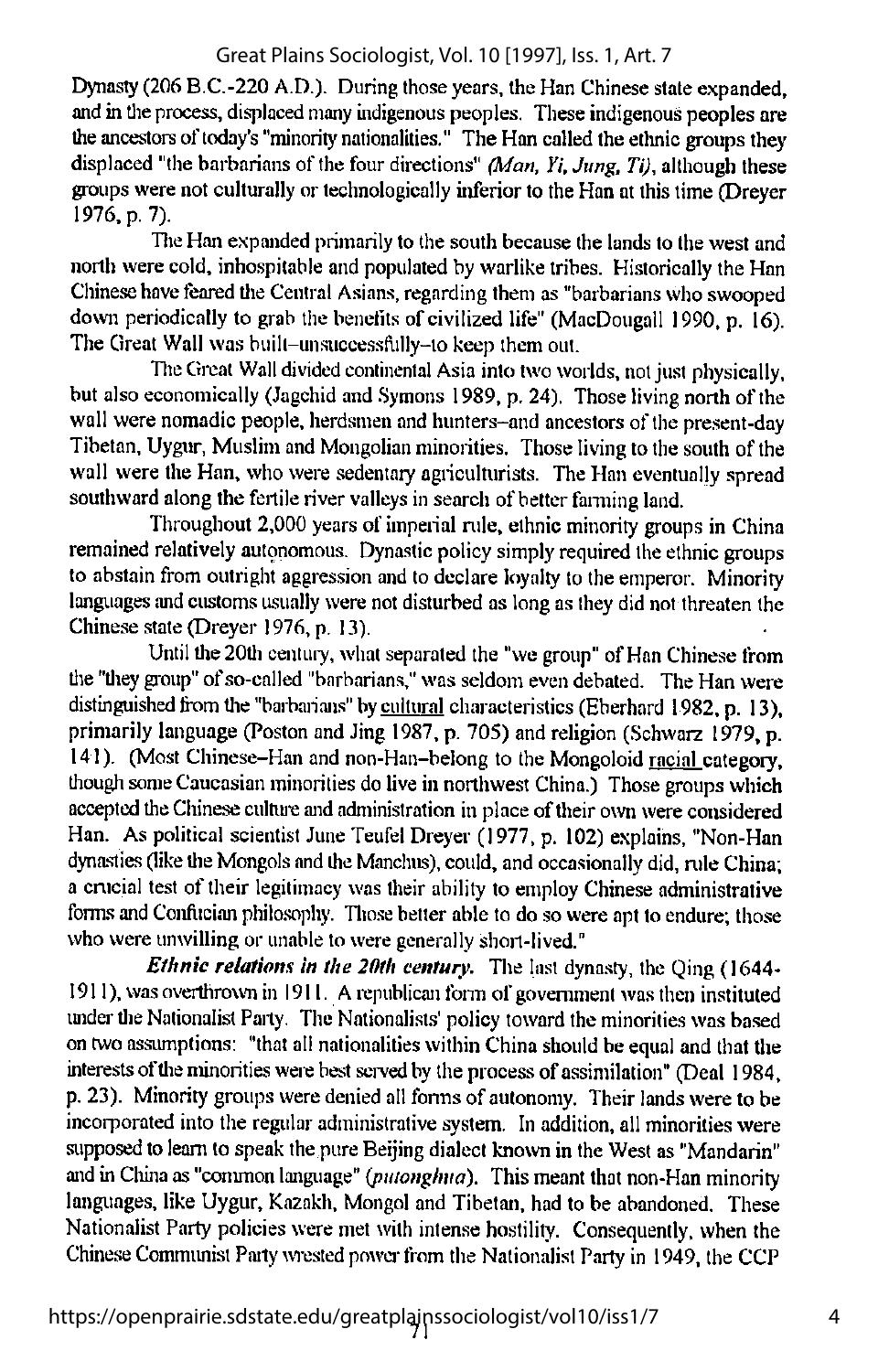inherited a countiy with huge problems of ethnic cleavage.

Shortly after the Communist Revolution, the CCP created autonomous regions for etlmic minorities (the largest being Guangxi Zhuang. Inner Mongolia, Ningxia Hui, Tibet and Xinjiang Uygur) and allowed government business there to be conducted in both Mandarin Chinese and nationality language (Chen 1971, p. 61). The CCP also installed minority administrators in those autonomous areas in proportion to the number of minority people residing there. The results of these policy changes were apparent. "The animosities developed over many hundreds of years did not disappear overnight," Dreyer (1977, p. 105) writes, "but despite misgivings on both sides, the party's policies in minorities areas did seem to be achieving results."

Minority people have not been immune to the political turmoil that has affected all Chinese from the 1950s onward. Shifts in governmental policy-during the One Hundred Flowers Movement (1956-1957), the Great Leap Forward (1958-1960) and the Cultural Revolution (1966-1976)-have sown the seeds of chaos and confusion among the minority nationalities (Drake 1992, p. 297).

The Cultural Revolution ended in 1976 with the death of Mao Zedong, the CCP chairman, and the purge of his supporters, the Gang of Four. Shortly thereafter, the CCP formally denounced the Cultural Revolution, declaring it an unmitigated disaster (Gill and Mackerras 1990, p. 15). The old Maoist regime was said to have violated the CCP's policy of respecting the culture of all nationalities. China then began moderating its stance toward the minority nationalities.

# Ethnic Minorities Today-An Evaluation of Their Past, A Look at Their Prospects

"Anti-communists will sometimes cite examples (e.g. the Tibetans) to demonstrate that minorities in China are being exploited while various left groups present the diametrically opposed view that China has solved its minority problems or will shortly do so," write Richard Llata and Mario Barrera (1976, p. 380). The truth actually lies somewhere between these two extremes. Perhaps the best assessment of the present situation is the one offered by political scientist Thomas Heberer (1989, p. 6): "Ethnic minorities are subjected to discrimination, oppression, and persecution in the East and West as well as in third-world countries, and...so far not even the beginning of a solution has been found to the minority problem."

Today in China, the Han have a "minority problem," but the minorities also have a "Han" problem. The problem of the minorities is this: how to ensure the survival ofindigenous cultures, i.e., the right to speak minority languages and practice minority religions, in the face of constant pressures to assimilate. Attempts by the Han to solve their "minority problem" and attempts by the minorities to solve their "Han problem" do not proceed independently. Instead these attempts condition each other. Each side is forced to respond to the actions of the other or to the consequences of those actions (Comell 1988, p. 7). Nowhere can this be seen more clearly than in the provision of higher education for ethnic minorities and in the response of minority nationalities themselves.

# HIGHER EDUCATION IN THE PEOPLE'S REPUBLIC OF CHINA

Although the focus of this paper is on ethnic minorities and higher education.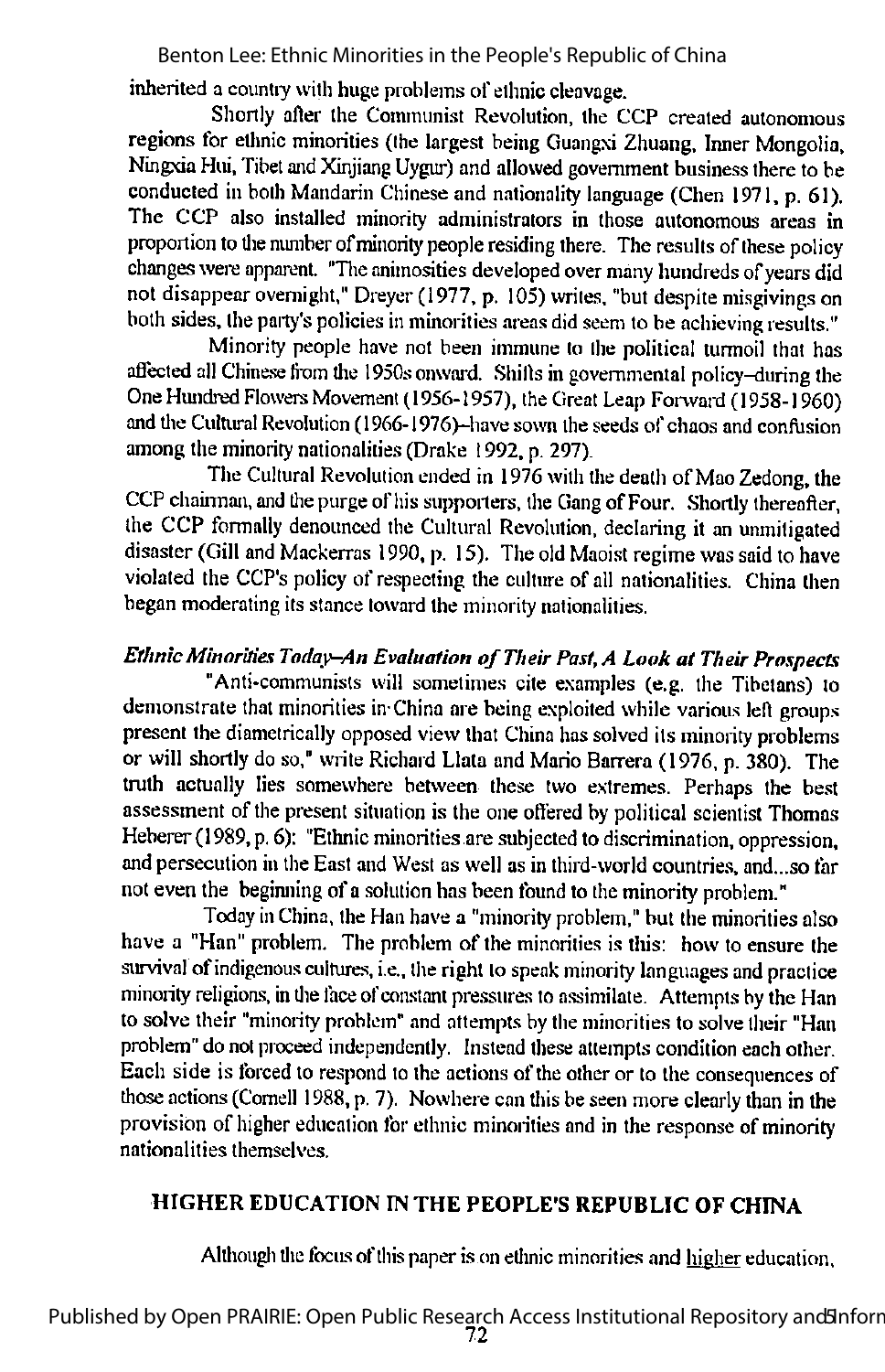#### this section begins more generally with an overview of minority education in the PRC. Reviewing educational policies of the government and their outcomes for minority people will make the subsequent discussion of higher education and ethnic minorities more understandable. Great Plains Sociologist, Vol. 10 [1997], Iss. 1, Art. 7

# The History of Minority Education-An Overview of Policies and Outcomes

Imperial era. In imperial China, education was a reward and a resource to pass on to one's oflspring. During the Sui Dynasty (581-618 A.D.), a system of Chinese education evolved based on private tutoring and academies (Bartels and Eppley 1995, p. 31). Privileged families spent years and fortunes supporting their sons while they studied the Confucian classics in hopes of eventually passing the civil service examinations. Those who passed became scholar-officials in the imperial court. They then used their positions to increase the power and privilege of their families. For centuries this self-perpetuating system virtually ensured that only the Han elite would receive formal education.

China isolated itself from the rest of the world from the start of the last (Qing) Dynasty in 1644 until the mid-1800s. In essence, China turned its back on the West while the West was experiencing the Renaissance, the Age of Exploration, the Enlightenment and the Industrial Revolution. Consequently, when the Western powers began forcing China to "open up" for trade during the mid-19th century, that country lagged sadly behind in science and technology. To remedy this situation, Chinese students were sent abroad in droves to study. They brought back to China the tenets of educational philosophy from Japan and the United States. Of course, these foreign-educated scholars were still drawn from the Han elite.

Western missionaries followed on the heels of Western traders making their way into China. Many Christian missionary schools were located in minority areas. The aim, in the unfortunate words of one Protestant missionary, was the "Christian occupation of China" (Sivin 1988, p. 85). The result was a growing anti-foreign feeling that culminated in incidents like the Boxer Rebellion of 1900. Missionaries were the prime targets of the Boxers. The Western powers sent in relief forces to crush the rebellion.

The Oing Dynasty had grown too weak to prevent either foreign invasion or internal rebellion. Tlie Qing government tried enacting a few reforms, modest atfirst, hoping these might satisfy the rebels. Then in 1905 the imperial examinations were abolished and with them the entire Confucian education system. This was a revolutionary change. The emphasis in education moved from moralism, based on a reverence for the Confucian classics, toward pragmatism, based on the needs of an emerging nation-state.

In 1909, a Mongol and Tibetan School was established in Beijing to train officials to govern in those two areas. This was "a new approach to the old objective of keeping the distant peoples under control" (Mackerras 1995, p. 40). The Chinese name for the school was zhibian xuetang which means "school to colonize the borders." The intent was to train "local people to use local knowledge to control local people, although still in the interests of the central government" (p. 40). The Mongol and Tibetan School was the forerunner of the nationalities institutes later opened by the Communists in order to train cadres for minority areas (Watson 1981, p. 103).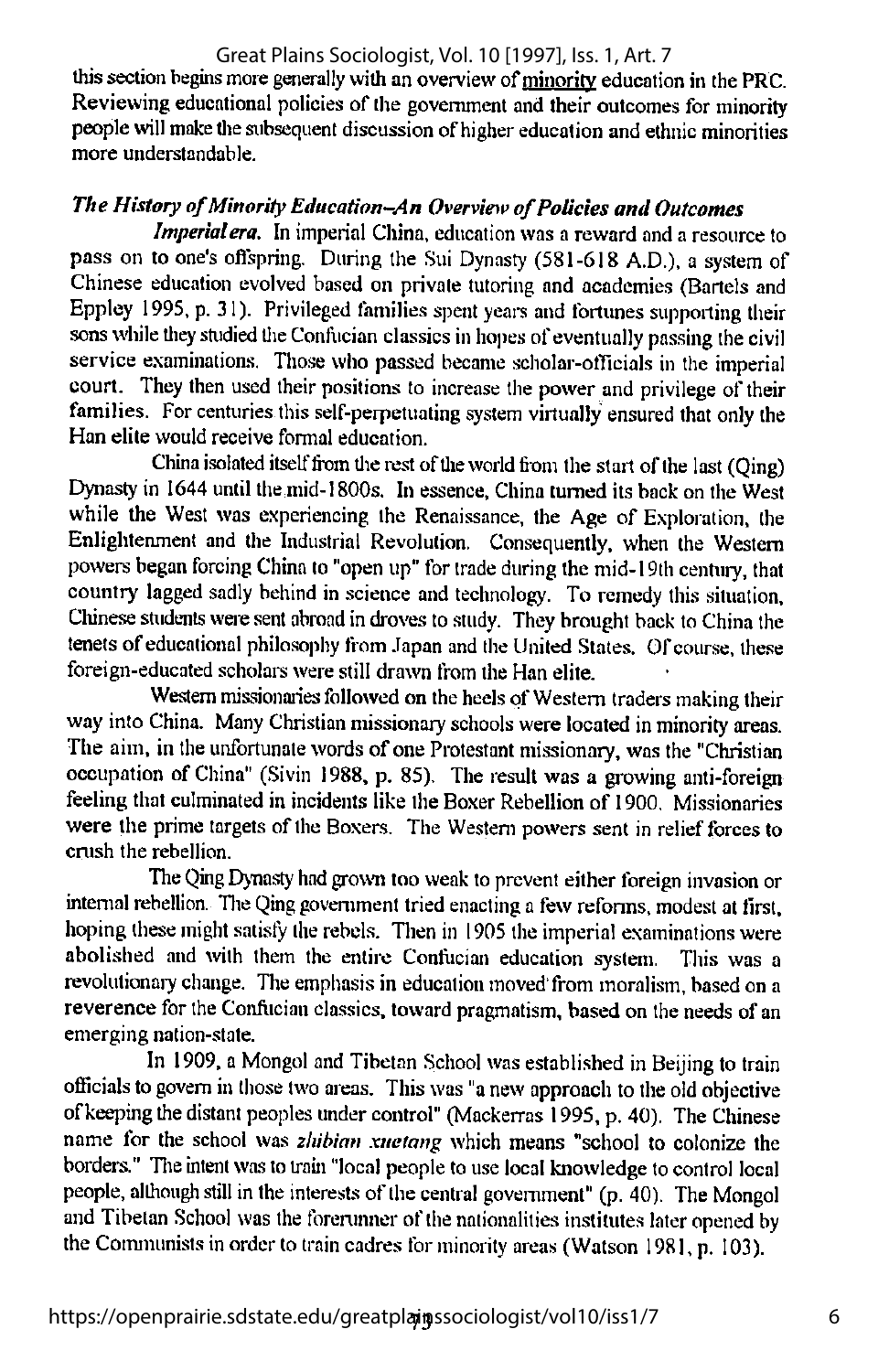Nationalist cra. A dramatic change in educational policy occurred when the Nationalist Party overthrew the Oing Dynasty in 1911. The Nationalists who assumed control were largely Western-educated. They were offended by the uprisings in Tibet (1910) and Mongolia (1911) which resulted in the deaths of hundreds of Han Chinese. The Nationalists' goal was to create a new, unified state. Education was seen as the means for achieving the necessary assimilation of the ethnic minorities into mainstream Han culture.

The Nationalist Party never gained complete control over the ethnic minorities, in large part because the Nationalists nevergained complete control over China. Nationalist rule got off to a disastrous start under the presidency of Yuan Shikai. After Yuan's death in 1916, a group of powerful warlords actually ran China. The Nationalist Party was forced to enter into an uneasy alliance with the Communist Party in the hope of regaining power. But in the Shanghai massacre of 1927, the Nationalists turned on the Communists, who were then forced underground. The Nationalists set up a new government with Chiang Kaishek as its head. This was considered the legitimate government of China from 1927 until 1949.

Despite its vast problems in effectively governing China, the Nationalists can claim to be "the first government in Chinese history to develop a formal and ostensibly nationwide education system for the minority nationalities" (Mackerras 1995, p. 49). The Ministry of Education established a new section solely to deal with the education of minority nationalities. Textbooks in minority languages and in Chinese were to be used together in primary schools; Chinese texts only were to be used in secondary schools. Starting in 1932, the Ministry of Education began producing textbooks in minority languages. Wliile the educational system was attempting to respect minority cultures, its primary aim was not "to foster the national identities of particular nationalities, but instead that of the Chinese nation as a whole"  $(p, 51)$ .

Remarkably, it was during the war against Japan (1937-1945) that the Nationalists' greatest strides in minority education occurred. Education rapidly expanded into remote minority villages. The minorities, however, generally resisted such educational efforts, supposedly undertaken on their behalf. Formal education, at least the sort provided to them by Han teachers, was regarded as rather useless. For some minorities, educating the young in life-skills like hunting was considered a family responsibility. In other minority areas with dominant religions, like Islam and Buddhism, classes were still taught in mosques and monasteries. Schools, as they are known now, were available in only the more accessible and prosperous minority areas and were run by either the provincial government or the local villagers. The Japanese built some schools in the minority areas they occupied in the Northeast. Similarly the CCP, even as the party in opposition, established schools for the Uygurs, the Kazhak, the Hui and the Mongols in Communist-occupied territories.

By the late 1940s. public schools were still few and far between in most minority areas (Kwong and Hong 1989, p. 230). Those government-run schools which did exist charged tuition. In the final analysis, under Nationalist rule, very little had changed in education. Until the Communist Revolution, only the wealthy-minority or Han- could afford to educate their children beyond the primary level.

Communist era. When the Communist Party came into power in 1949, a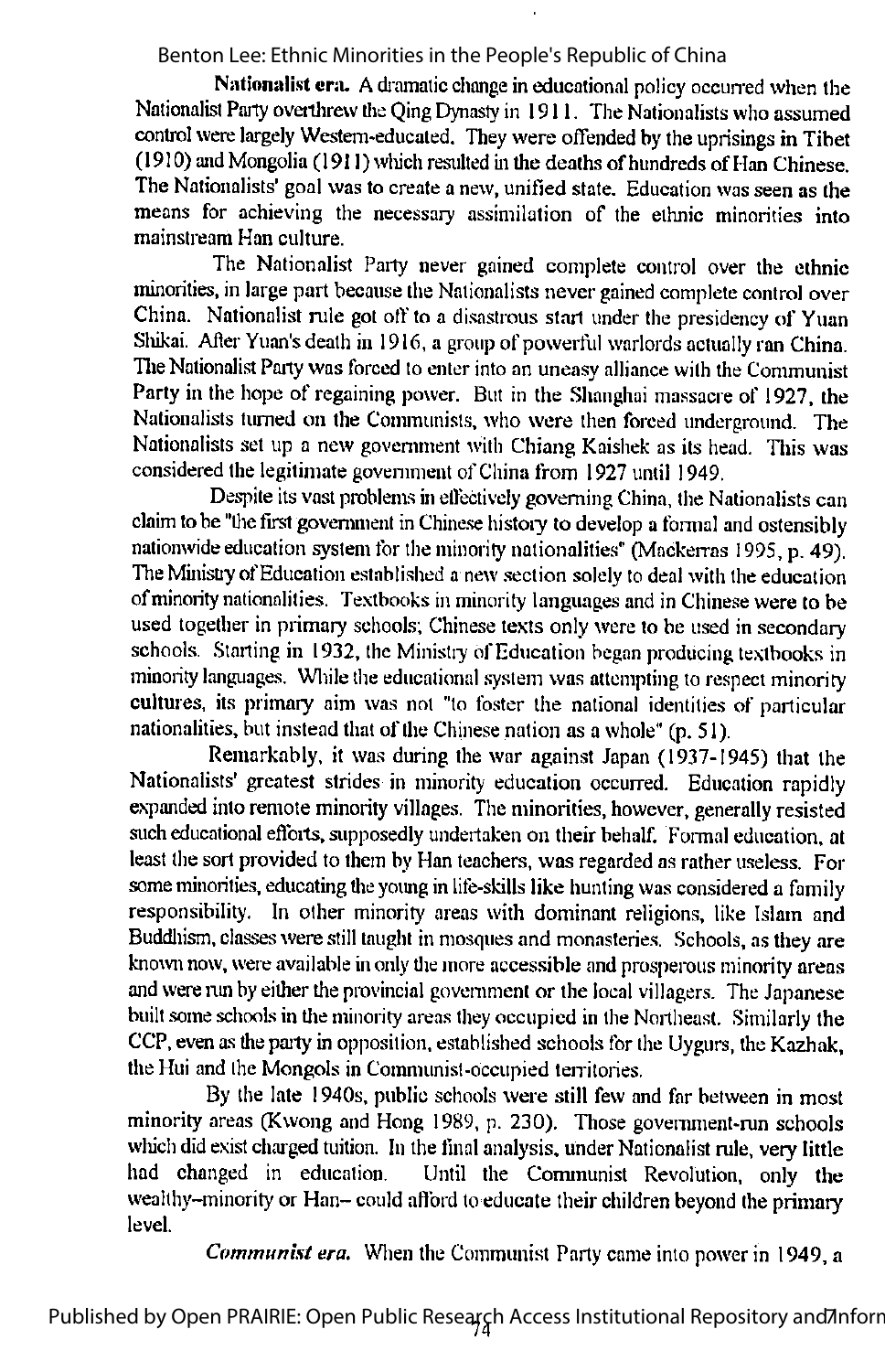dramatic shift in minority policy occurred. China became known as-and is still known as-a "unified multi-national countiy," one republic with numerous nationalities (Shama and Lan 1994, p. 97). Minorities are granted a degree of autonomy, but forbidden the right of secession. The PRC's first constitution, written in 1952, granted equal rights to all nationalities. The constitution contained promises to "develop minority languages and writing systems" and "implement political, economic, cultural and educational reconstruction" (Kwong and Hong 1989, p. 232). In practice over the past45 years, thishas meant the development of written languages (for groups which previously had none), the elimination of illiteracy and the provision of schools.

Since many minority areas had no schools whatsoever in the early 1950s, the first step was to expand primary education, usually to a length of about six years. Subjects offered in minority and majority areas were quite similar-reading, writing (botliin Mandarin Chinese) and arithmetic. In minority areas, additional instruction was provided in nationality languages. All teaching was to be done in local language. Han teachers were expected to master the indigenous language of their particular area.

By 1956 the focus had shifted to secondary education. The new goal was to train enough teachers to slaft' the primary schools. To this end, normal schools (teacher-training colleges equivalent to secondary schools) were instituted. By 1980, 84 such normal schools had been constructed in minority areas (p. 233). The number of minority teachers increased 172-fold between 1952 and 1982 (p. 233).

With the government's adoption of the Four Modernizations plan (for industry, agriculture, defense, and science and technology) in 1976, secondary schools specializing in technical/vocational training, as opposed to pure academic courses, were introduced. In minority areas, the focus of these schools was on animal science and other agricultural fields related to the indigenous economies. The PRC has also continued to increase the number of regular academic secondary schools, and graduates from these institutions grew 25-fold between 1952 and 1982 (p. 233).

# Higher Education for Minorities in China Today

The PRC laid the groundwork of a solid primary-secondary school system in the minority areas before tackling the problem of higher education. Today minority nationality students attend all the major comprehensive universities located in Han Chinese areas. Affirmative action policies, which will be discussed in more detail later, encourage this "to compensate for the scarcity of higher education institutions in minority areas and to integrate minority groups with Han Chinese for the sake of national unity" (Hu 1970, p. 12).

Far more important than the admission of minority students into Han institutions, however, is the introduction of higher education into minority areas. There are now 10 national minority institutes and 76 other institutions of higher education. Colleges of Tibetan and Mongolian medicine have also been established (Postiglione 1995, p. 270).

National minority institutes and their goals. The institutes for nationalities are "among the most significant and unique creations of the Communist regime for minority education" (Hu 1970, p. 13). They began shortly after 1949 to achieve several goals of the new regime: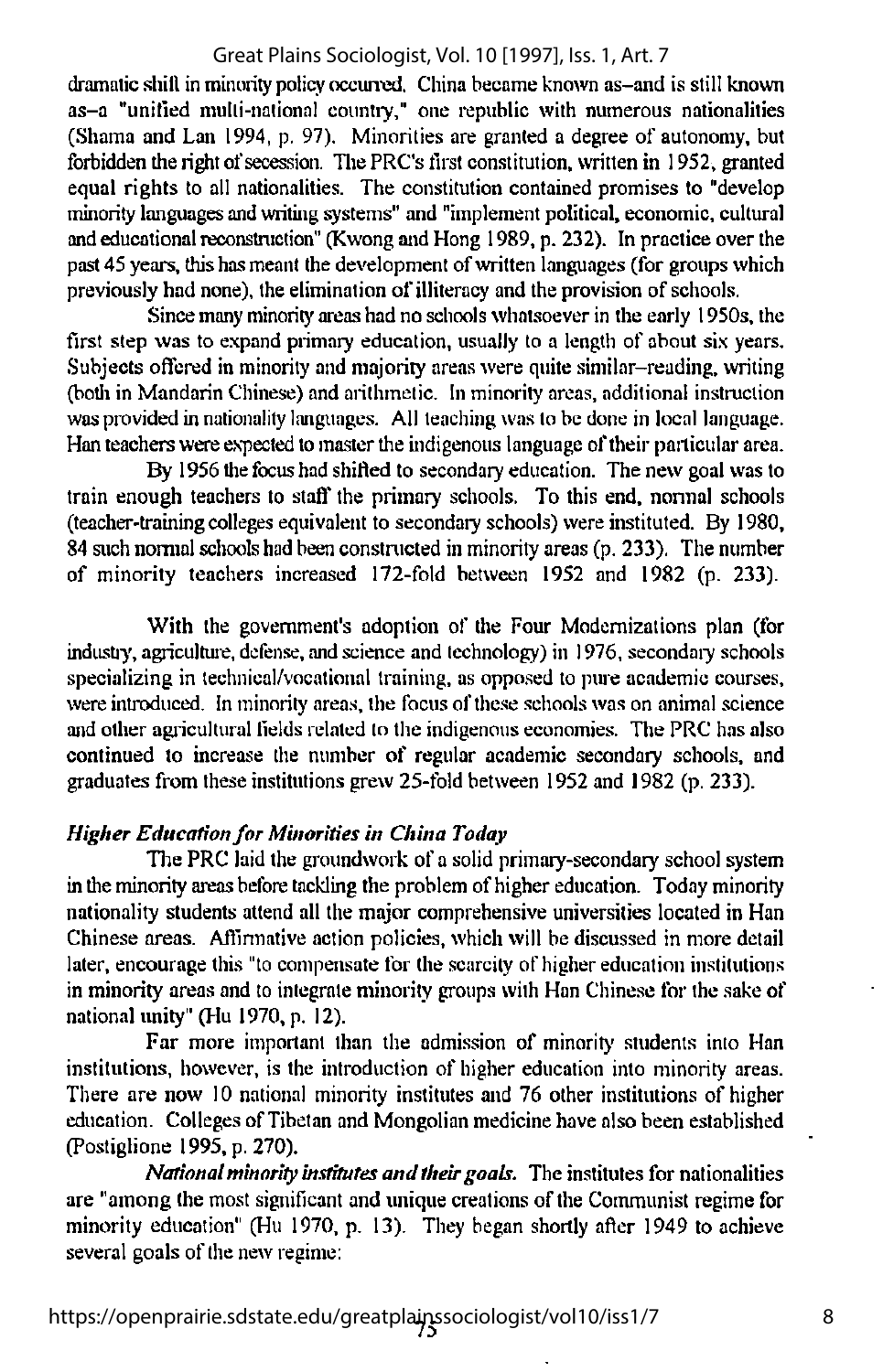$1.$  The first and primary goal of the institutes is to train political activists from among minority groups. Western observers describe the institutes' curricula as having "aheavy ideological, but also a strong academic, content" (Mackerras 1985, p. 247). Most of the institutes' teachers are Han. They train the minority students to assume cadre (or leadership) positions in their home areas upon graduation. According to official statistics, between 1978 and 1981, the number of minority cadres increased from 830,000 to 1.02 million, a 22.9 percent increase (p. 248). In 1981 when minorities made up 6.7 percent of China's population, 5.4 percent of all cadres were from minority groups. The gap between the number of Han and minority cadres is decreasing, at least in part because of the institutes.

2. A second goal of the institutes is to prepare professional or technical cadres to enter fields such as teaching, agriculture, communication, transportation and economics. Because minority areas have historically been poorer and less productive than Han areas, a need exists for personnel who can assist with modernization. The institutes seem to be filling this need because between 1978 and 1987, they nearly doubled the number of students graduated (Postiglione 1995, p. 270).

Teacher training is the most critical concern that higher education for minorities must address (Dilger 1984, p. 162). This point needs further explanation. Most children living in minority areas now attend only primary school, despite a national law that stipulates that all children must receive nine years of schooling (Bartels and Eppley 1995, p. 34). The number of secondary schools in both minority and Han areas actually declined during the 1980s (Mackerras 1995, pp. 138-139). Todayserious inequalities in terms of education exist between the minorities and the Han. Children of most minorities go on to junior secondary school, senior secondary school and university far less frequently than those of the Han. The 1982 census figures show illiteracy rates to be considerably higher among the minorities (43 percent) than among the Han (31 percent).

The main problem in improving minority education is the shortage of minority teachers (p. 148). Higher education does seem to be successfully addressing this problem. Between 1953 and 1992, the total number of minority primary and secondary teachens increased from 65,235 to 705,200. More importantly, the percentage of minority teachers as a total of all teachers increased from 3.8 percent to 8.6 percent at the primary level and from 3.9 percent to 7.3 percent at the secondary level during that same time period. This means that at the primary level, the percentage of minority teachers  $(8.6)$  has actually overtaken the percentage of minority population (8.04), according to the 1990 census (p. 149). Since 1985, China has been actively promoting compulsory schooling for all children through the junior secondary level (Shaipes 1993, pp. 80-81). To meet this objective, the PRC will need an increasing supply of trained teachers-minority and Han-for many years to come.

3. A third goal of the institutes revolves around the nreservaiion and rediscovery of minority culture. (It will later be argued that the construction of minority culture could be added to this list.) The CCP attaches great importance to the role of "culture" in the social and economic development of the minorities. "Culture," in China, however, is not understood in the broad sense of encompassing material and non-material ways of life. "Culture," as used by the Chinese, refers simply to the development of spoken and written languages for minority groups (Kwong and Hong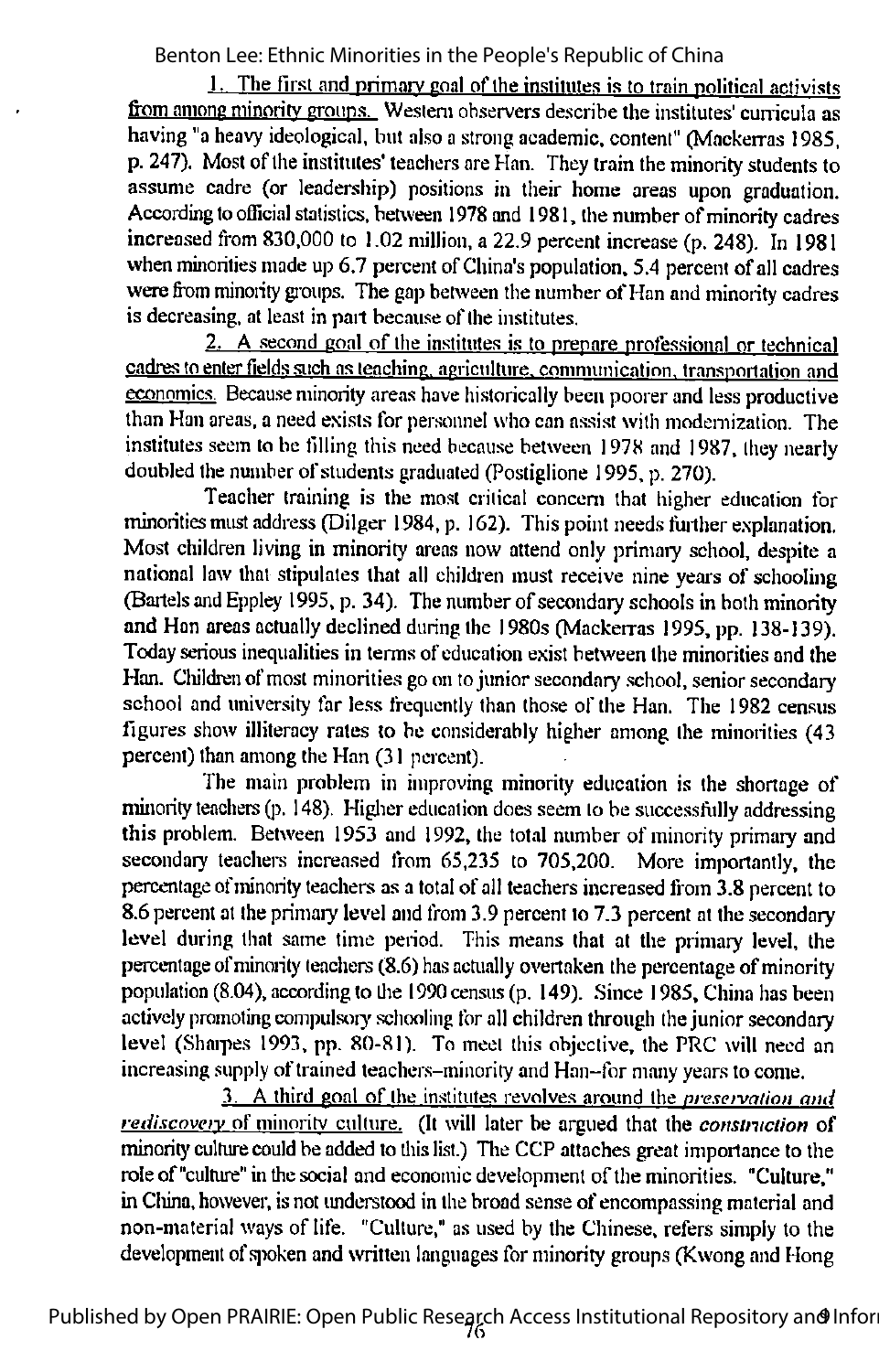1989, p. 232). In this limited sense, the institutes are making a contribution, since much of the research on minority languages is conducted there. As sociologist Gerard Postiglione (1995, p. 270) describes the institutes:

Minority languages are used as the medium of instruction. The state has supervised the translation, editing, and publication of textbooks, reference books, newspapers, and journals in national minority languages. Within national minority institutes or normal universities, students can major in the field of minority languages with specialties in twenty-one languages including Mongolian, Tibetan, Uygur, Kazakh. Korean, Yao, Yi, Zhang, Va, and Jingpo.

The question of language in China has come to be regarded as a doubleedged sword. Some scholars, like Colin Mackerras (1995, p. 141) argue that "if education is to play any kind of role in retaining ethnic identities, it must pay due regard to the cultural and language sensitivities of the minorities." Others, like He Zili (1988, p.57)say lliat "the learning and using ofChinese language and writing provide the minorities with powerful instruments to participate in the economic and cultural constructions of the whole country, especially in higher education."

# SOME MACRO ISSUES RELATING TO ETHNIC MINORITIES AND HIGHER EDUCATION IN THE PEOPLE'S REPUBLIC OF CHINA

This final part of the paper will draw together the issues raised in the previous two sections. Two macro issues relating to higher education for ethnic minorities in China will be discussed-alfimiative action and educational attainment.

## Affirmative Action

In the area of higher education, the PRC "provides a number of 'non-equal treatments' to minorities to bring them to equality with the Han" (Kormondy 1995, p. 176). Some ofChina's afllnnative action policies have been discussed previously. Others are outlined below:

• The government has allocated special funds for equipment and personnel for higher educational institutions that serve minorities. Groups of teachers from inland areas have been sent to frontier territories where large numbers of national minorities live; such cooperative efforts between inland and frontier institutes are becoming more common.

• Between the late 1970s and the late 1980s the actual number of colleges and universities (and the number of teachers) in autonomous areas nearly doubled (Postiglione 1995, p. 270). So, too, did the number of minority students served. During that same lime, the 10 minority institutes experienced similar growth, due in part to increased government support.

• The government gives preferential treatment to minority nationality students in the nationwide college entrance exam (Reed 1988, p.33). The scores needed for college admission are lowered for students from minority areas. In the case of identical scores, preference is given to the minority applicant.

• Accommodations are also made for graduates of secondary schools where teaching is done in minority languages. In some cases, these students can write their entrance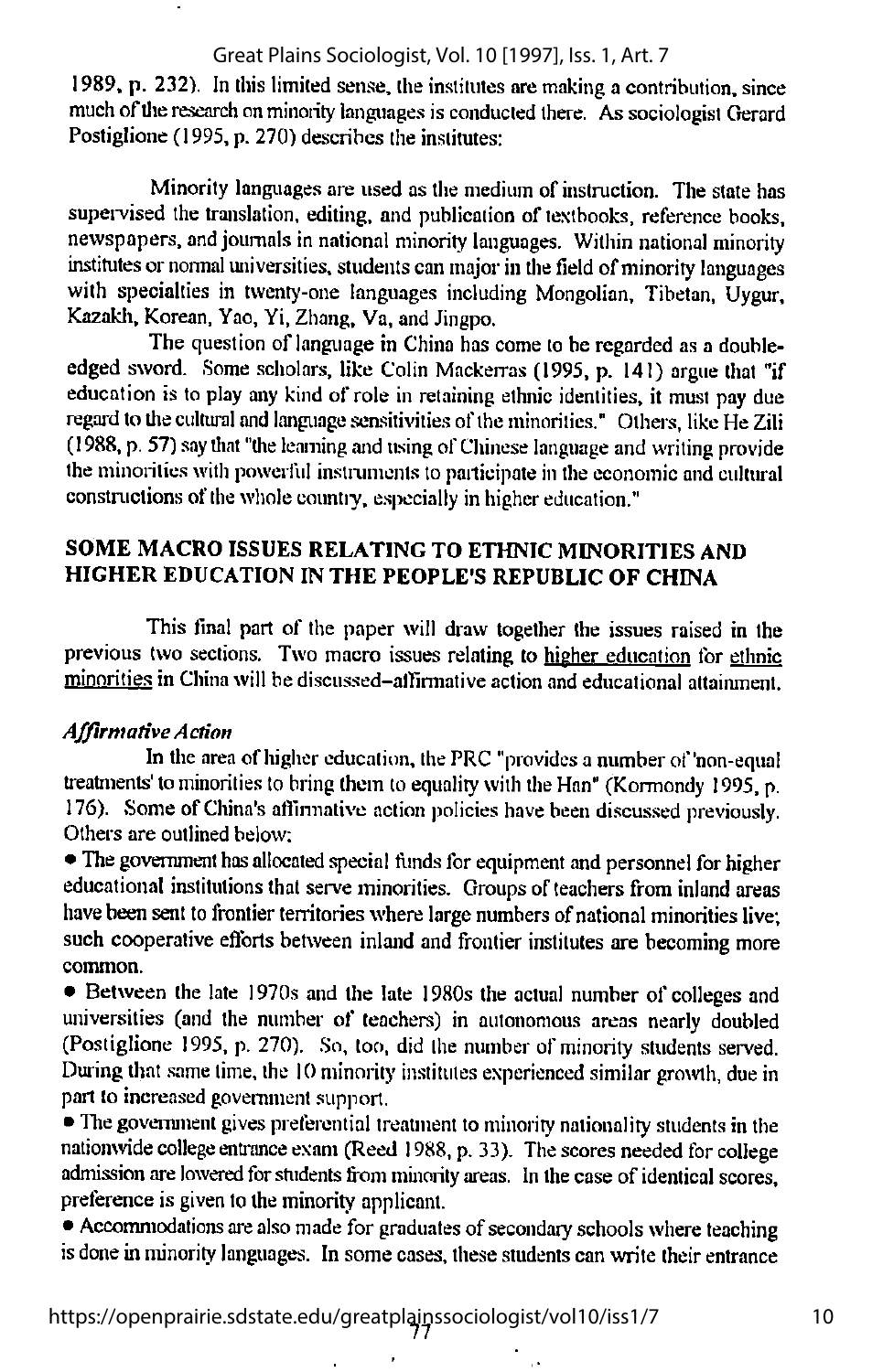exams in their own languages. In other cases, the examination is given in Mandarin Chinese, but tlie questions are modified to be considerably less rigorous. These testing procedures are designed expressly to allow more minority nationality students to enter universities.

• Many nationality colleges offer preparatory classes for minority youth who might not otherwise gain admission. Also, some universities and medical schools with mainly Han enrollments offer remedial classes for minority students who are admitted.

Educational policies such asthese demonstrate "the great flexibility of the Chinese system of affirmative action in education" (Daniels 1984, p. 23). Doug Daniels (pp. 23-24), a Canadian university professor who spent a sabbatical in Inner Mongolia, explains the situation this way:

This wide range of choice belies the stereotype of the 'totalitarian' society and indeed should give western democracies food for thought. Underlying all these policy options lies a very rooted and coherent idea of all-nationality progress...Of course, aflinnative action in education is not earned out without affirmative action in other areas as well...It is a concerted effort on all fronts-economic, political, cultural, in the health field and so on-lhat underlies the educational achievements.

## EducationalAttainment

Numerous affirmative action policies have been implemented by the Chinese government to ensure that national minorities will attain educational equality with the Han. Are ethnic minority groups in China making use of available educational opportunities? Data collected suggest that per capita there are more schools in minority areas than in Han areas. Despite this, the proportion of minority youth attending primary and secondary schools and going on to higher education is substantially lower than that of Han youth (Kwong and Hong 1989, p. 237). Per capita the minorities have far lower enrollment rates, retention rales and passing rates than the Han. More troubling is the fact that the academic achievements of minority nationalities are consistently lower than those of the Han even in urban areas, where the groups live side by side and have identical educational opportunities.

So what is the problem? Why does a gap persist between the educational attainment of the national minorities and the Han majority? The answer is multifaceted and complex. In the West, educational attainment and social class are closely correlated. In China social class, defined in strict Marxian economic terms, does not exist. Social divisions, however, do persist, defined along the Weberian dimensions of class, status and party. It is these differences that contribute to the problems of low attendance, low retention and low pass-rate among minorities in ways not unlike those in the West (p. 238):

Economics. The income disparity between the Han Chinese and the ethnic minorities (Chai 1996, p. 46) suggests that minority families are more likely to withdraw their children from school than Han families. Beginning in the early 1980s, the Chinese family became the production unit. Consequently, each additional worker-including children-increases the family's earnings.

Lifestyle."Dissonance between home and school cultures...makes learning difficult and irrelevant for the young" (Kwong and Hong 1989, p. 239). The uniform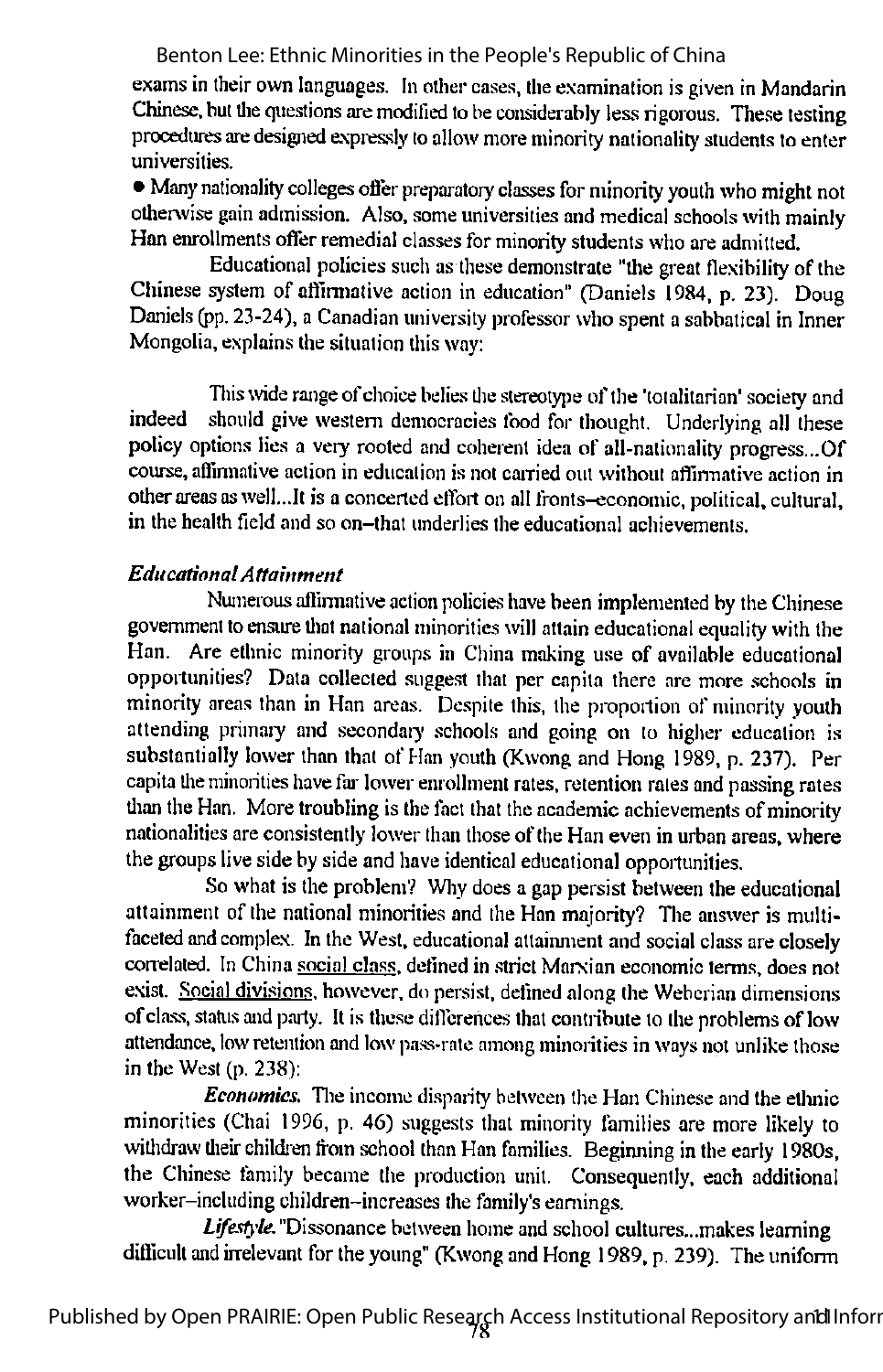national curriculum, produced in Beijing, often seems immaterial to minority students. Forsomeminorities, going to school means abandoning a nomadic way of life or being separated from family and community. For others, the lack of solid Mandarin Chinese language skills puts them at a constant academic disadvantage.

**Power.** "Parents' low level of aspiration for their children and the latter's lack of motivation only reflect a pragmatic evaluation of what is attainable" (p. 238). Parents' lack of education also prevents them from helping their children succeed academically, even when the desire to do so is present.

# A General Assessment of Higher Education for Ethnic Minorities

Having just looked at affirmative action and educational attainment, how can we more generally assess higher education for ethnic minorities in the PRC today? Certainly absolute growth should be considered, In 1993, there were 11.4 million minority students in primary schools, 3.5 million in secondary schools and 163,200 in tertiary-level institutions. These figures represent  $12.1$ , 77.9 and 77.1 times the 1951 figures (Slate Education Commission 1995, pp. 19-20). In addition, the difference between the number of male and female minority youth attending school is gradually decreasing.

A further search of the literature reveals three perspectives that have been employed to assess higher education for ethnic minorities in China-structuralfunctionalism, modernization theory and dialectical analysis.

**Structural-functionalism.** One way to judge an educational system is by compaiing what it intends todo agaiast what it actually does. John N. Hawkins (1978, p. 148) says that in China, the educational system fulfills both a systems-maintenance and a conflict flinction.

• Systems-maintenance: "The ultimate goal of educational policy with regard to national minorities is to achieve national integration," writes Gerard Postiglione (1992, p. 37). The education of national minorities results in skill development, cadre training and political socialization (Hawkins 1978, p. 148), all of which help ensure a unified state. The manifest function is cooperation, acceptance and respect between the minority nationalities and the Han majority (Watson 1981, p. 114).

• Conflict: Ironically higher education for national minorities, which was undertaken toachieve integration, also has "obvious centripetal aspects" (Hawkins 1978, p. 148). Pluralistic language policy, the recruitment of minority personnel and the promotion of minority history and culture have all led to an unanticipated consequence (or *latent*  $function)$ , i.e., a resurgence of ethnic identity and a resentment of Han interference (Watson 1981, p. 113). Marxist thinkers, including Mao, have referred to the dilemma of national unity versus ethnic autonomy as a "contradiction" to be overcome.

Modernization theory. A problem often occurs in trying to assess minority education in China: the use of an "etic" or outside viewpoint (Headland, Pike and Harris 1990) by Western observers. Colin Mackemas (1994, p. 272) comments on the tendency of Westerners "to hanker after the traditions of minorities:"

There is the suggestion that perhaps people were better off in the past before industiialization and development mined their environment. This is not a view...very widespread among Chinese of either Han or minority nationality. With very few exceptions, the past of China's minorities were noted for their poverty and oppression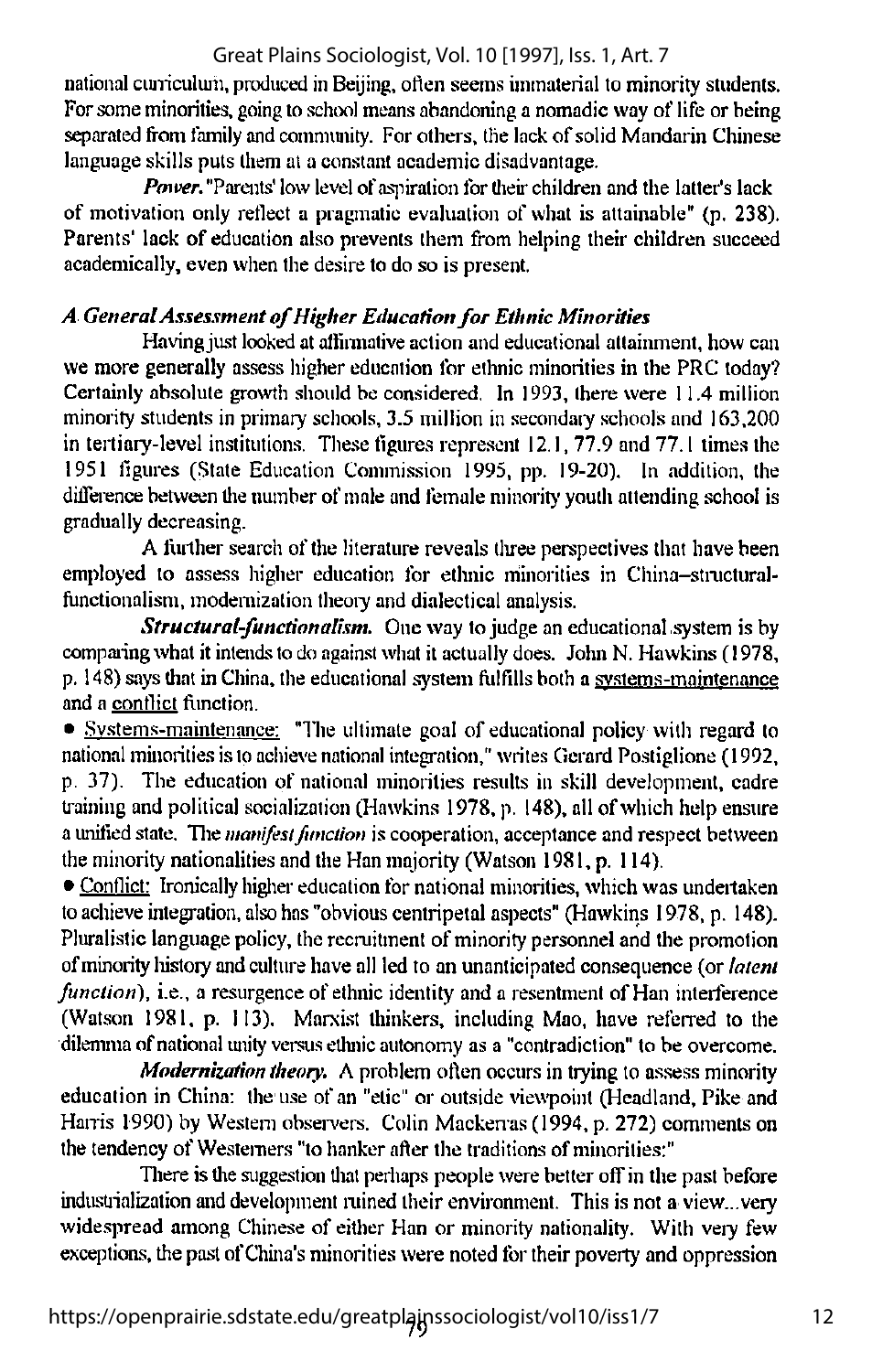by both their own ruling elites and the dominant Han. Benton Lee: Ethnic Minorities in the People's Republic of China

Modernization and education inevitably go hand in hand. Educated minority vouth return to their home areas with the skills needed to bring about improvements in health care, the economy, communication and transportation. "Modernization processes have a wayof diluting the distinctive features of nationalities, even those with strong cultures," Mackerras (pp. 270-272) writes. "China is still not nearly 'modern' enough to place a high priority on caring about the 'post-modem' concerns ofsuch importance in Western countries."

Dialectical analysis. Perhaps the best way to assess minority education in the PRC is as the Chinese themselves would. Adopting an "emic" or inside viewpoint (Headland, Pike and Harris 1990) means using Mao's "contradiction" method of Marxian dialectical analysis (Moser 1985, p. 8). Doug Daniels (1984, p. 16) applies this line of reasoning in his study of affirmative action and minority education in Inner Mongolia:

If you do this action then what are the negative consequences? If you solve this problem what are the new problems that you create...What potential bad things can happen if Han people try to educate the Mongolians. Answer-potential assimilation, destruction of Mongol traditions. Well then, what if the Han majority choose *not* to assist the education of the Mongolians about modern technology, medicine, Chinese constitutional law etc., etc.? Answer-the Mongols might be left in a backward state subject to famine and diseases no longer experienced in the rest of China, and they might be prey to political bullies from the dominant nationality, to legal duress and so forth...The greatest protection of democracy is the democratic strengths of the people themselves. From such a perspective it is essential that "themasses"-ordinary people-learn to rely on their own means to defend themselves against high-handed bureaucrats, politicians, lawyers and overweaning initiators of development projects...So what 1am getting at here...is that there are positive and negative potentials from any action, and moreover there are positive and negative potentials from *not* acting as well...Some of them are major...Others, though they may be objects of the obsessive wonying of Western anthropologists, are really rather trivial and were long ago answered emphatically by Mongolians themselves. Since one cannot do *nothing*, one must do *something* and the real question is what the changes will be and who will direct them. Are the decisions made democratically? Is the development autocentric (self directed and primarily for the benefit of the local nationality) or externally directed for the benefit of exploitative outsiders?

Minority policy in general, and educational policy in particular, have followed a dialectical path from conflict in the Qing and the Nationalist eras, to integration in the early Communist era, back to conflict during the Cultural Revolution, and finally to a mix of conflict and integration at the present time. Due in large part to education, "cultural incongruity has been diminished without totally disappearing," writes John N. Hawkins (1978, p. 148). "While central power and authority clearly lie with the majority..., local power and authority representation are increasingly in the hands of the national minorities." Education has played a dynamic role in helping China achieve the unique form of "integrative pluralism" (p. 148) it practices today.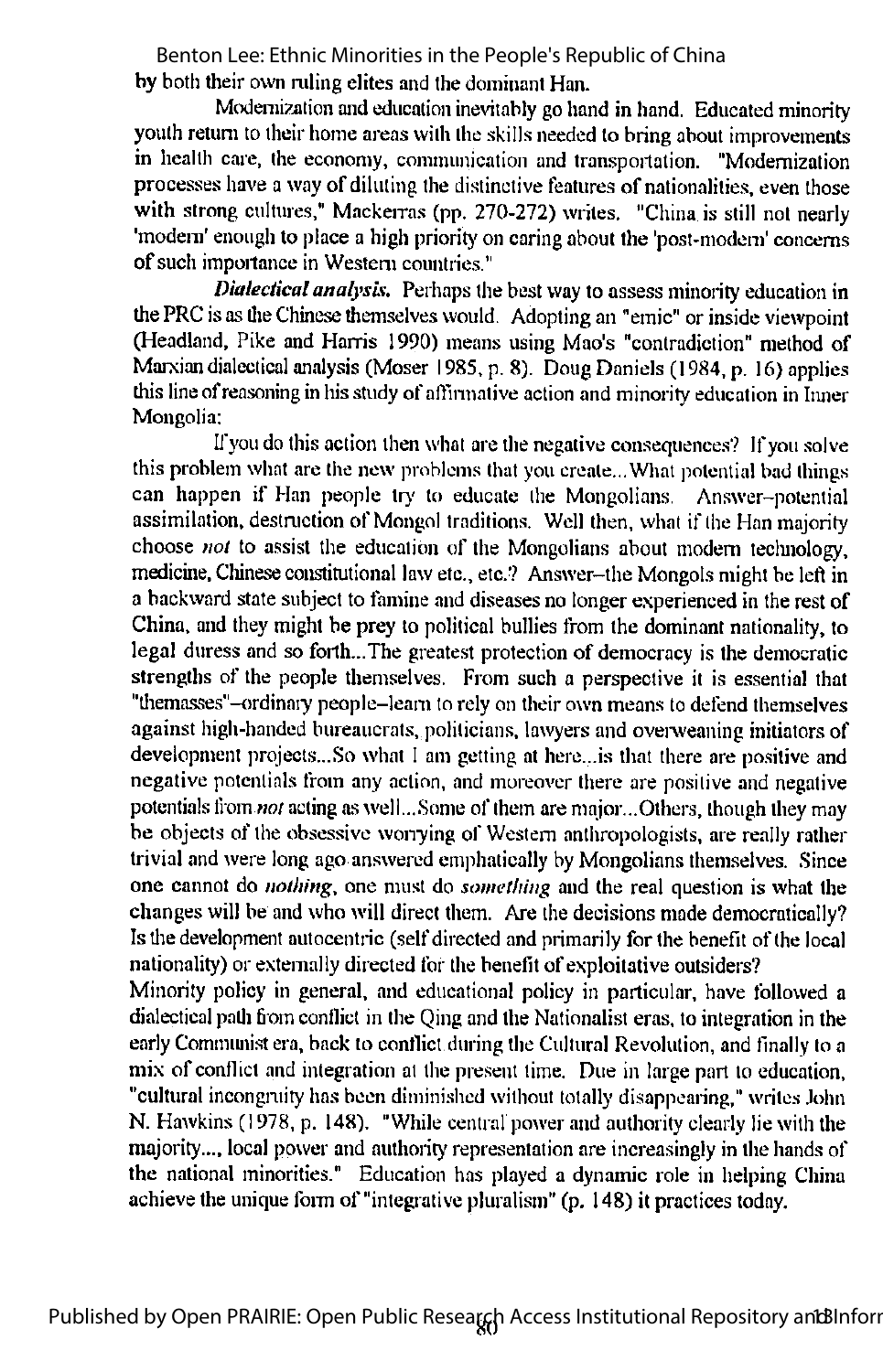Abrams, Philip. 1982. Historical Sociology. Ithaca, NY: Cornell University Press.

Bai Ziran. 1988. A Happy People-the Migos. Beijing: Foreign Languages Press.

- Baker, Hugh. 1981. "The Minorities." Pp. 182-221 in China: The Land, the Cities, the People, the Culture, the Present, edited by Derek Maitland. New York: Exeter Books.
- Bartels, Deanna T. and Felicia C. Eppley. 1995. "Education in Mainland China." Social Education 59: 31-37.
- Chai, Joseph C. H. 1996. "Divergent Development and Regional Income Gap in China." Journal of Contemporary Asia 26: 46-58.
- Chen Oiuping. 1993. "Progress Seen in Minority Population." Beijing Review, July 19-25, pp. 14-17.
- Chen, Kuan-Yu. 1971. "Minority Education in the People's Republic of China." Presented at World Education Workshop, December 10, University of Connecticut, Stons, CT.
- Cornell, Stephen. 1988. The Return of the Native: American Indian Political Resurgence. New York: Oxford University Press.
- Daniels. Doug. 1984. "All'imnative Action in Education in Inner Mongolia, People's Republic of China." Canadian Journal of Native Education 11: 14-26.
- Deal, David M. 1984. "The Ouestion of Nationalities in Twentieth Century China." The Journal of Ethnic Studies 12: 23-53.
- Diamond, Jared. 1996. "Empire of Uniformity." Discover, March, pp. 79-85.

Diao, Richard K. 1967. "The National Minorities of China and Their Relations with the Chinese Communist Regime." Pp. 169-201 in Southeast Asian Tribes, Minorities, and Nations, edited by Peter Kunstadter. Princeton: Princeton University Press.

- Dilger, Bemhard. 1984. "The Education of Minorities." Comparative Education 20: 155-164.
- Dake, Christine. 1992. "National Integration in China and Indonesia." The Geographical Review 82: 295-312.
- Dreyer, June Teufel. 1976. China's Forty Millions. Cambridge: Harvard University Press.
- Dreyer, June Teufel. 1977. "Ethnic Relations in China." The Annals of the American Academy of Political and Social Science 433: 100-111.
- Ebeihard, Wolfram. 1982. China's Minorities: YesterdayandToday. Belmont, CA: Wadsworth Publishing Company.
- Enloe, Cynthia H. 1986. Ethnic Conflict and Political Development. New York: University Press of America.
- Fei Hsiao Tung and Chih-i Chang. 1945. Earthhound China: A Study of Rural Economy in Yunnan. Chicago: University of Chicago Press.
- Fei Hsiao Tung. 1979. "On the Social Transfonnation of China's Minonty Nationalities." Social Praxis 6: 141-159.
- Fei Hsiao Tung. 1981. Toward a People's.Anthropology. Beijing: New World Press.

Foreign Languages Press. 1972. Geography of China. Beijing: n.p.

81 https://openprairie.sdstate.edu/greatplainssociologist/vol10/iss1/7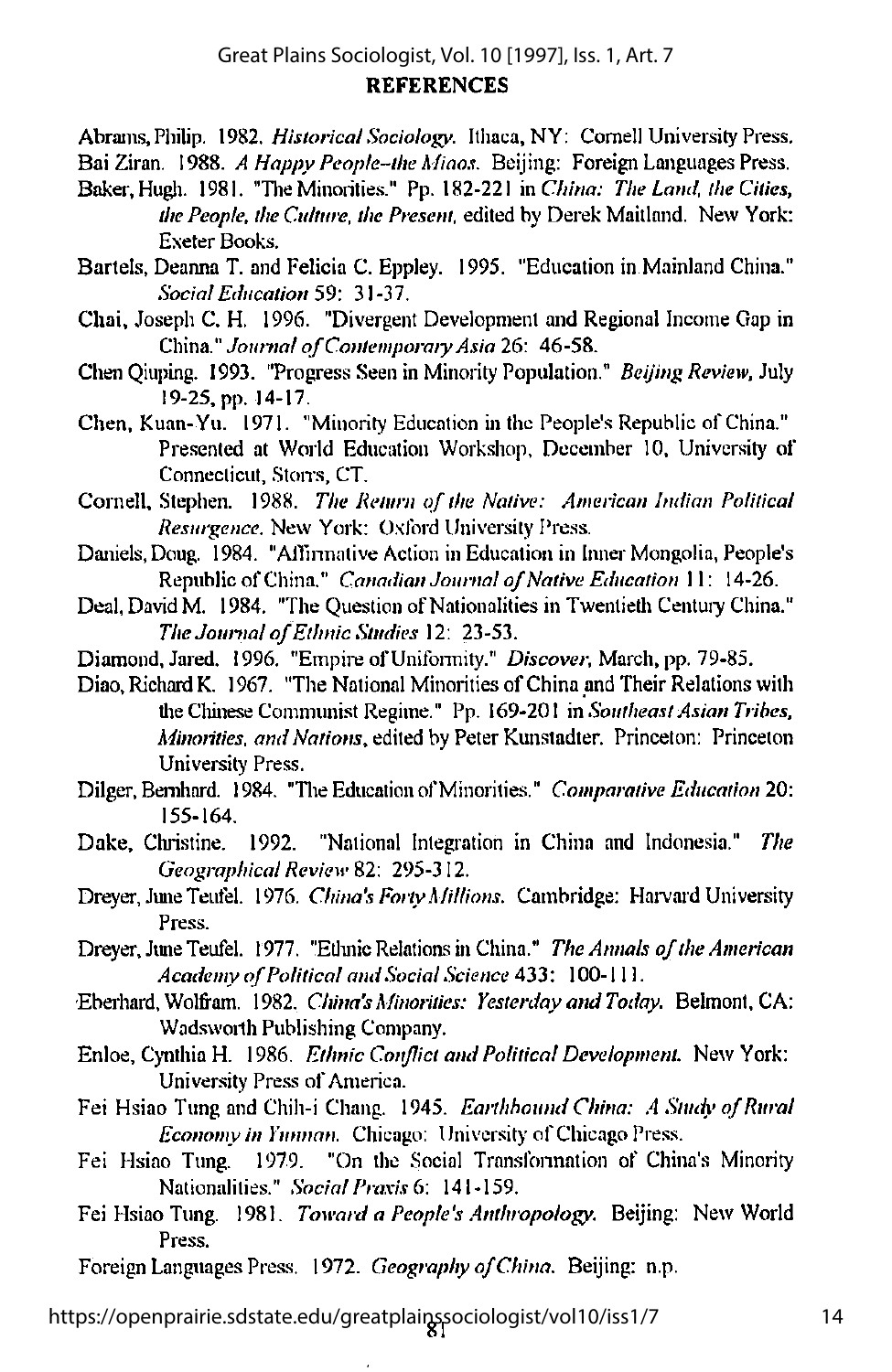- Gill, Lunda Hoyle and Colin Mackerras. 1990. Portraits of China. Honolulu: University of Hawaii Press.
- Hawkins, John N. 1978. "National-Minority Education in the People's Republic of China." Comparative Education Review 22: 147-162.
- He Zili. 1988. "The Study of Minority Languages in China." Kansas Working Papers in Linguistics, Vol. 13,pp. 54-64.
- Headland, Thomas N.; Kenneth L. Pike; and Marvin Harris. 1990. Emics and Etics: The Insider/Outsider Debate. Newbury Park: Sage Publications.
- Heberer, Thomas. 1989. China and Its National Minorities: Autonomy or Assimilation? Armonk, NY: M. E. Sharpe.
- Hu, C. T. 1970. The Education of National Minorities in Communist China. Washington, DC: U.S. Department of Health, Education, and Welfare.
- Jagchid, Sechin and Van Jay Symons. 1989. Peace, War, and Trade Along the Great Wall: Nomadic-Chinese Interaction through Two Millennia. Bloomington: Indiana University Press.
- Kormondy. Edward J. 1995. "Observations on Minority Education. Cultural Preservation and Economic Development in China." Compare 25: 161-178.
- Kwong, Julia and Hong Xiao. 1989. "Educational Equality Among China's Minorities." Comparative Education 2S: 229-243.
- Liao Wang. 1990. "China's Minority Nationalities." Beijing Review, February 19-25, p. 29.
- Llata, Richard and Mario Barrera. 1976. "The Chinese National Minorities Policy." Aztlan 6: 379-408.
- Ma Yin, ed. 1989. China's Minority Nationalities. Beijing: Foreign Languages Press.
- Ma Yin. 1985. Questions and Answers About China's Minority Nationalities. Beijing: New World Press.
- MacDougall. Colina. 1990. "Ethnic Minorities Threaten." World Press Review, May, p. 16.
- Mackerras, Colin. 1985. "The Minority Nationalities: Modernisation and Integration." Pp. 237-266 in China: Dilemmas of Modernisation, edited by Graham Young. Dover. NH: Croom Helm.
- Mackerras, Colin. 1994. China's Minorities: Integration and Modernization in the Twentieth Centmy. New York: Oxford University Press.
- Mackerras, Colin. 1995. China's Minority Cultures: Identities and Integration Since I9I2. New York: St. Martin's Press.
- Moseley, George. 1966. The Party and the National Ouestion in China. Cambridge: M.I.T. Press.
- Moser, Leo J. 1985. The Chinese Mosaic: The Peoples and Provinces ofChina. Boulder: Westview Press.
- Postiglione, Gerard A. 1992. "China's National Minorities and Educational Change." Journal of Contemporary Asia 22: 20-44.
- Postiglione, Gerard. 1995. "National Minorities and Nationalities Policy in China." Pp. 259-279 in The National Ouestion: Nationalism, Ethnic Conflict, and Self-Determination in the 20th Century, edited by Berch Berberoglu.